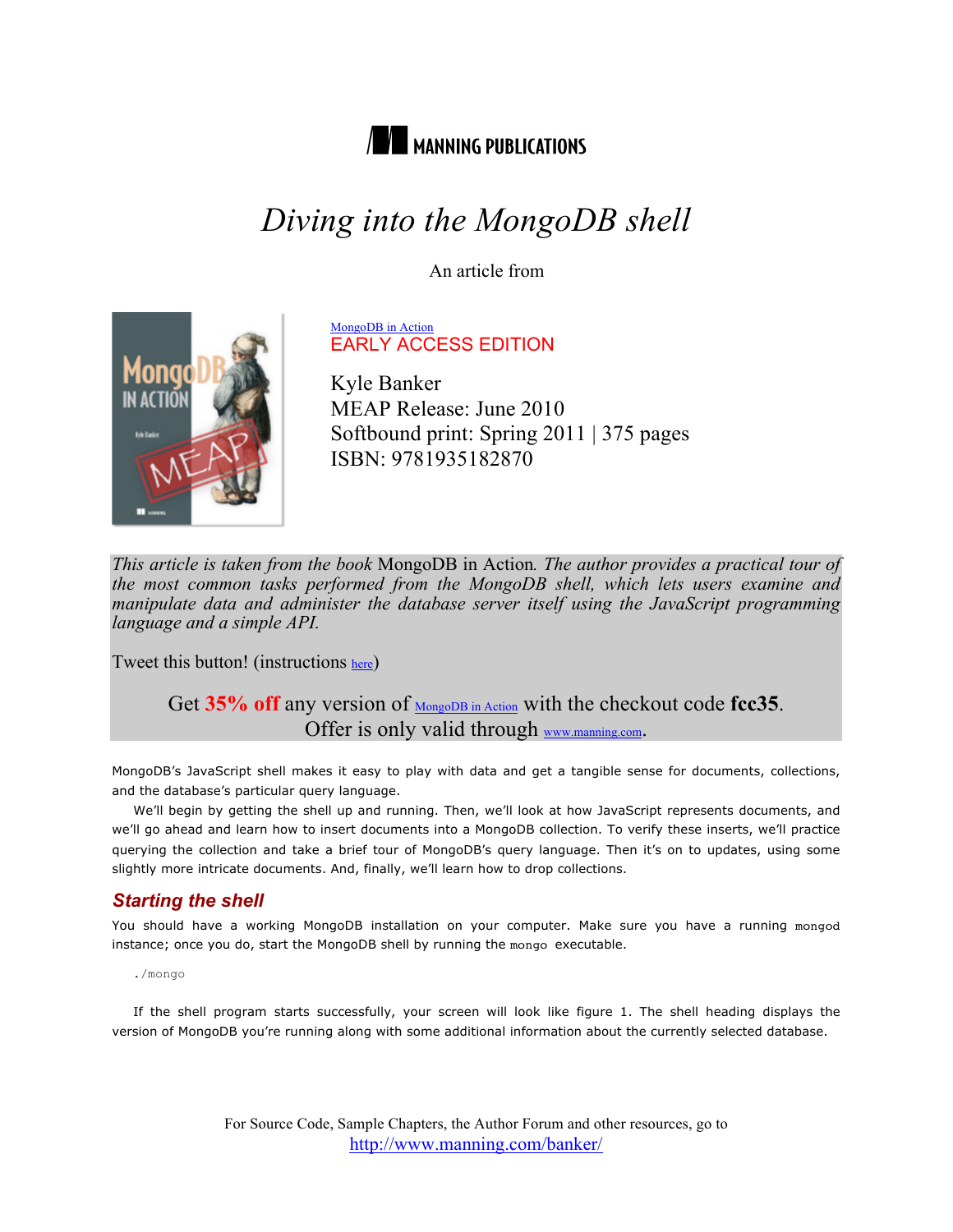

Figure 1 The MongoDB JavaScript shell on startup.

If you know some JavaScript, you can enter some code and start exploring the shell right away. Otherwise, read on to see how to start inserting data.

#### *Inserts and queries*

By default, you'll be connected to a database called test. However, as a way of keeping all of the subsequent tutorial exercises under the same namespace, let's start by switching to the tutorial database:

> use tutorial switched to db tutorial

You'll see a message verifying that you've switched to databases.

#### **On creating databases and collections**

You may be wondering how it is that we can switch to the tutorial database without explicitly creating it. In fact, this simply isn't required. Databases and collection are created only when documents are first inserted. This behavior is consistent with MongoDB's dynamic approach to data; just as the structure of documents need not be defined in advance, individual collections and databases can be created at runtime. This can lead to a simplified and accelerated development process and essentially facilitates dynamic namespace allocation, which can frequently be useful. If you're concerned about databases or collection being created accidentally, there are settings in most of the drivers that implement a "strict" mode, preventing careless errors.

It's time to create our first document. Since we're using a JavaScript shell, our documents will be specified in JSON. For instance, the simplest imaginable document describing a user might look like this:

{username: "jones"}

The document contains a single key and value for storing Jones' username. To save this document, we need to choose a collection to save it to. Appropriately enough, let's save it to the users collection. Here's how:

db.users.insert({username: "smith"});

You may notice a slight delay after entering this bit of code. At this point, neither the tutorial database nor the users collection has been created on disk. The delay is caused by the allocation of the initial data files for both.

> For Source Code, Sample Chapters, the Author Forum and other resources, go to http://www.manning.com/banker/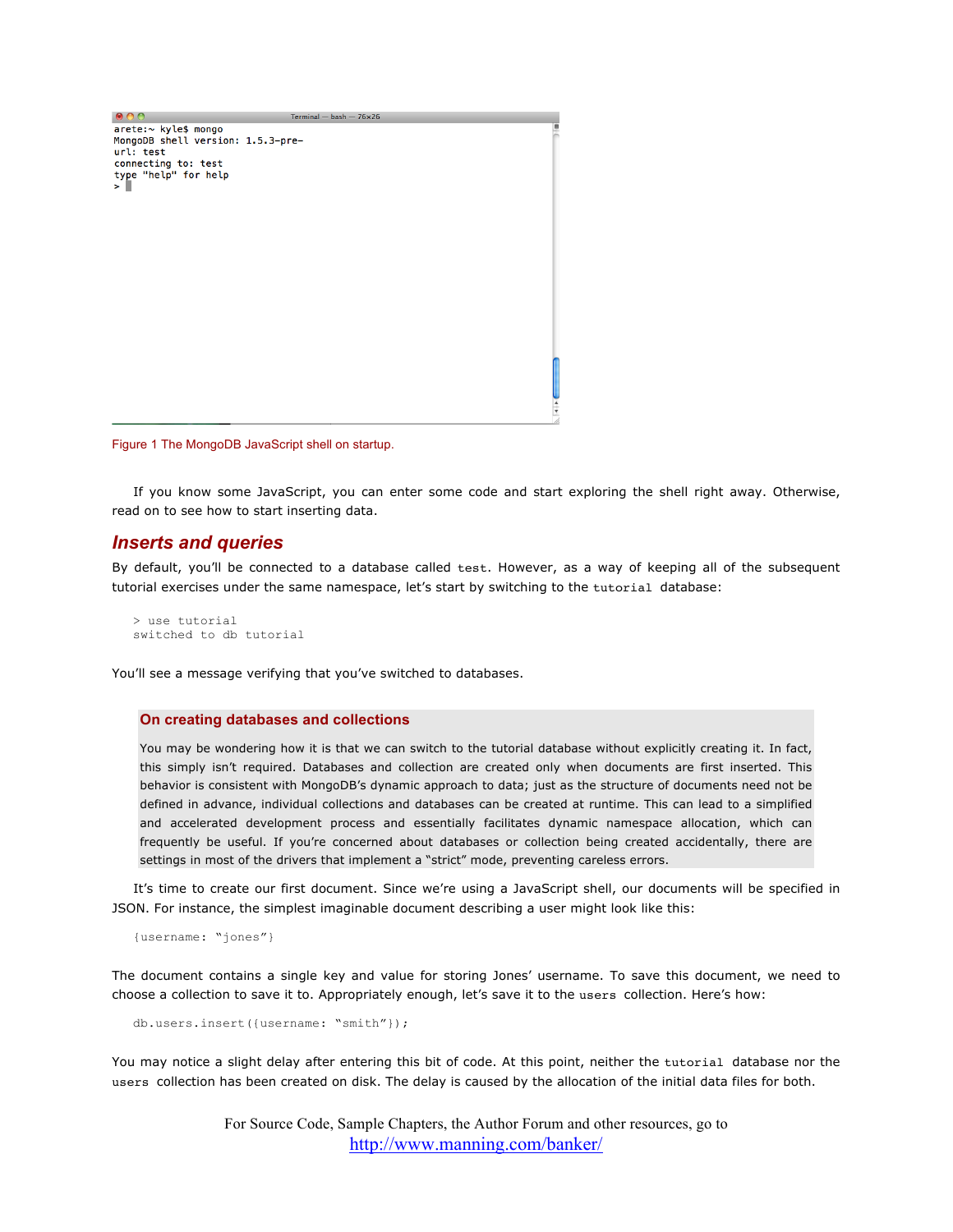If the insert operation succeeded, then you've just saved your first document. A simple query can be issued to verify that the document has been saved:

db.users.find();

The response will look something like this:

{ "\_id" : ObjectId("4bf9bec50e32f82523389314"), "username" : "smith" }

Notice that, in addition to the username field, an \_id field has been added to the document. You can think of the \_id value as the document's primary key. Every MongoDB document requires an \_id and, if one is not present at the time of creation, a special MongoDB object id will be generated and added to the document on save. The object id that appears in your console won't be the same as the one in the code listing; however, it will be unique among all id fields in the collection, which is the only hard requirement for the field.

We'll have more to say about object ids in the next chapter. For the moment, we're going to work through a few more commands. First, let's add a second user to the collection.

```
> db.users.save({username: "jones"});
```
There should now be two documents in the collection. Go ahead and verify this by running the count command.

```
> db.users.count();
\mathcal{L}
```
Now that we have more than one document in the collection, we can look at some slightly more sophisticated queries. We can still query for all the documents in the collection:

```
> db.users.find()
{\simeq} id" : ObjectId("4bf9bee50e32f82523389314"), "username" : "smith" }<br>{\simeq} id" : ObjectId("4bf9bee90e32f82523389315"), "username" : "jones" }
     {\bar 1}id" : ObjectId("4bf9bec90e32f82523389315"), "username" : "jones" }
```
But now we can also pass a simple query selector to the find method. A query selector is a document used to match against all of the documents in the collection.

To query for all documents where the username is "jones", we pass simple document that acts as our query selector, like so:

```
> db.users.find({"username": "jones"})
{ "_id" : ObjectId("4bf9bec90e32f82523389315"), "username" : "jones" }
```
The query selector {"username": "jones"} shouldn't present any surprises, and the results of the query are as you would expect.

We've just presented the basics of creating and reading data. Now it's time to look at how to update that data.

#### *Updating documents*

With some data in the database, we can now start playing with updates. All updates require at least two parameters. The first specifies which documents to update, and the second defines how the selected documents shall be modified. There are in fact two styles of modification; in this section we're to focus on modification by operator, which is by far the most common case and most representative of MongoDB's distinct features.

To take an example, suppose that our user "smith" decides to add her country of residence. We can record this using the following operation:

> db.users.update({username: "smith"}, {"\$set": {country: "Canada"}});

This update tells MongoDB to find a document where the username is "smith" and then to set the value of the "country" property to "Canada." If we now issue a query, we'll see the document has been updated accordingly.

> For Source Code, Sample Chapters, the Author Forum and other resources, go to http://www.manning.com/banker/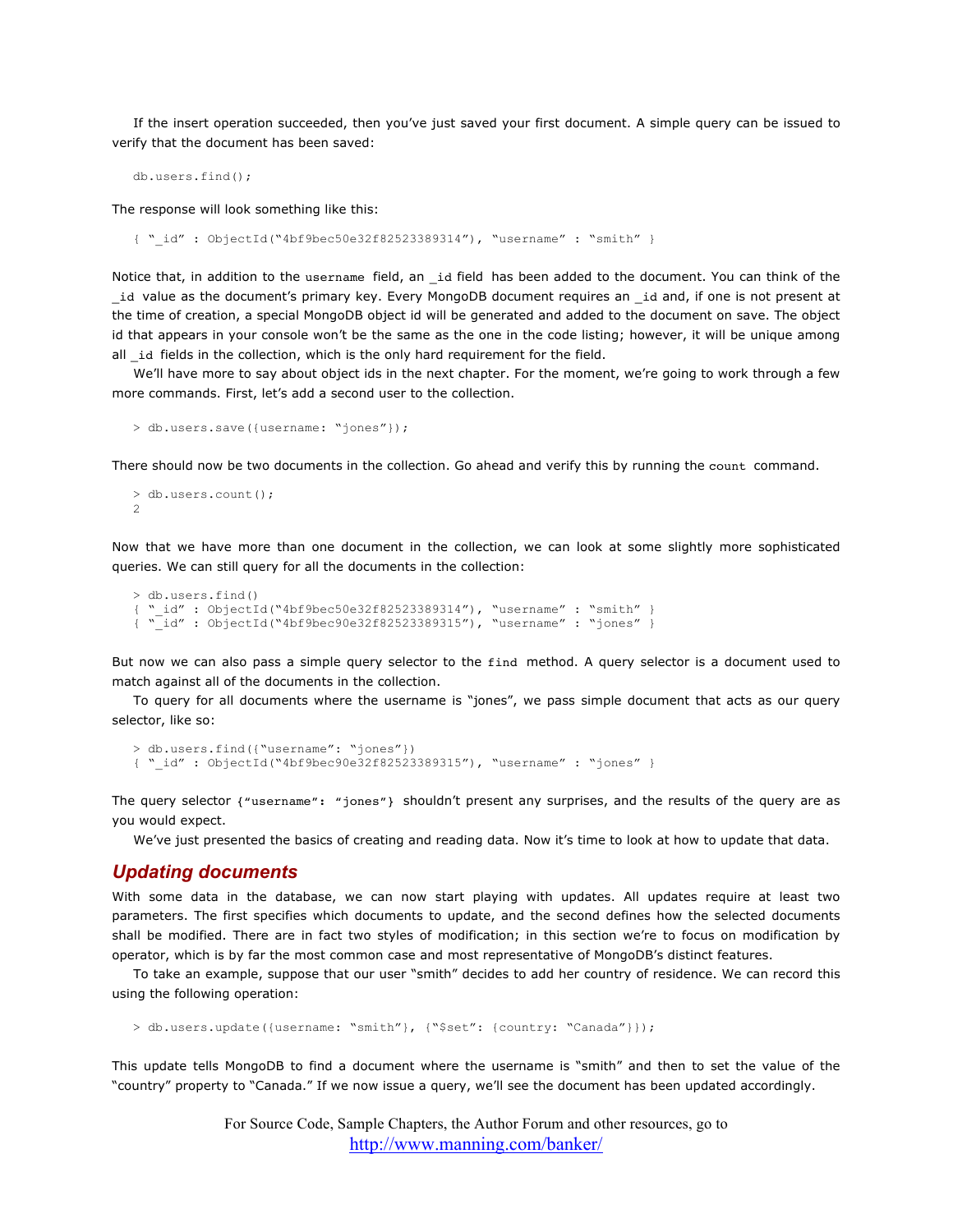```
> db.users.find({username: "smith"});
{ "_id" : ObjectId("4bf9ec440e32f82523389316"), "country" : "Canada", "username" : "smith"
```
If the user later decides that she no longer wants her country stored in her profile, that value can be removed just as easily using the \$unset operator:

```
> db.users.update({username: "smith"}, {"$unset": {country: 1}});
```
But let's enrich our example a bit. We are, after all, representing our data with documents, which can contain complex data structures. So let's suppose that, in addition to storing profile information, our users can also store lists of their favorite things. A good document representation might look something like this:

```
{username: "smith",
 favorites: {
   cities: ["Chicago", "Cheyenne"],
   movies: ["Casablanca", "For a Few Dollars More", "The Sting"]
 }
}
```
The "favorites" key points to an object containing two other keys pointing to lists of favorite cities and movies. Given what you know already, can you think of a way to modify the "smith" document to look like this? The \$set operator should come mind. Notice in this example that we're practically rewriting the document and that this is a perfectly acceptable use of \$set.

```
db.users.update( {username: "smith"},
   {"$set": {favorites:
     {
        cities: ["Chicago", "Cheyenne"],
        movies: ["Casablanca", "The Sting"]
     }
   }
});
```
Let's modify the "jones" similarly; in this case, however, we'll just add a couple of favorite movies.

```
db.users.update( {username: "jones"},
   {"$set": {favorites:
     {
        movies: ["Casablanca", "Rocky"]
     }
  }
});
```
Now query the users collection to make sure that both updates have succeeded.

> db.users.find()

With a couple of rich document at our fingertips, we can really begin to see the power of MongoDB's query language. In particular, the query engine's ability to reach into nested inner object and to match against array elements proves especially useful in this situation. To demonstrate this, let's take a look at a very simple example. Suppose we're building a lottery application where all user guesses are stored per document. Run the following two commands, which will save a couple of illustrative guess documents to the "guesses" collection:

```
db.guesses.save( {list: [1, 2, 3] } );
db.guesses.save( {list: {name: "lottery", items: [2, 4, 6]}} );
```
Notice that we've represented a list of integers in a couple of ways: first, as a simple array, and second, as an inner document with two attributes, name and items.

> For Source Code, Sample Chapters, the Author Forum and other resources, go to http://www.manning.com/banker/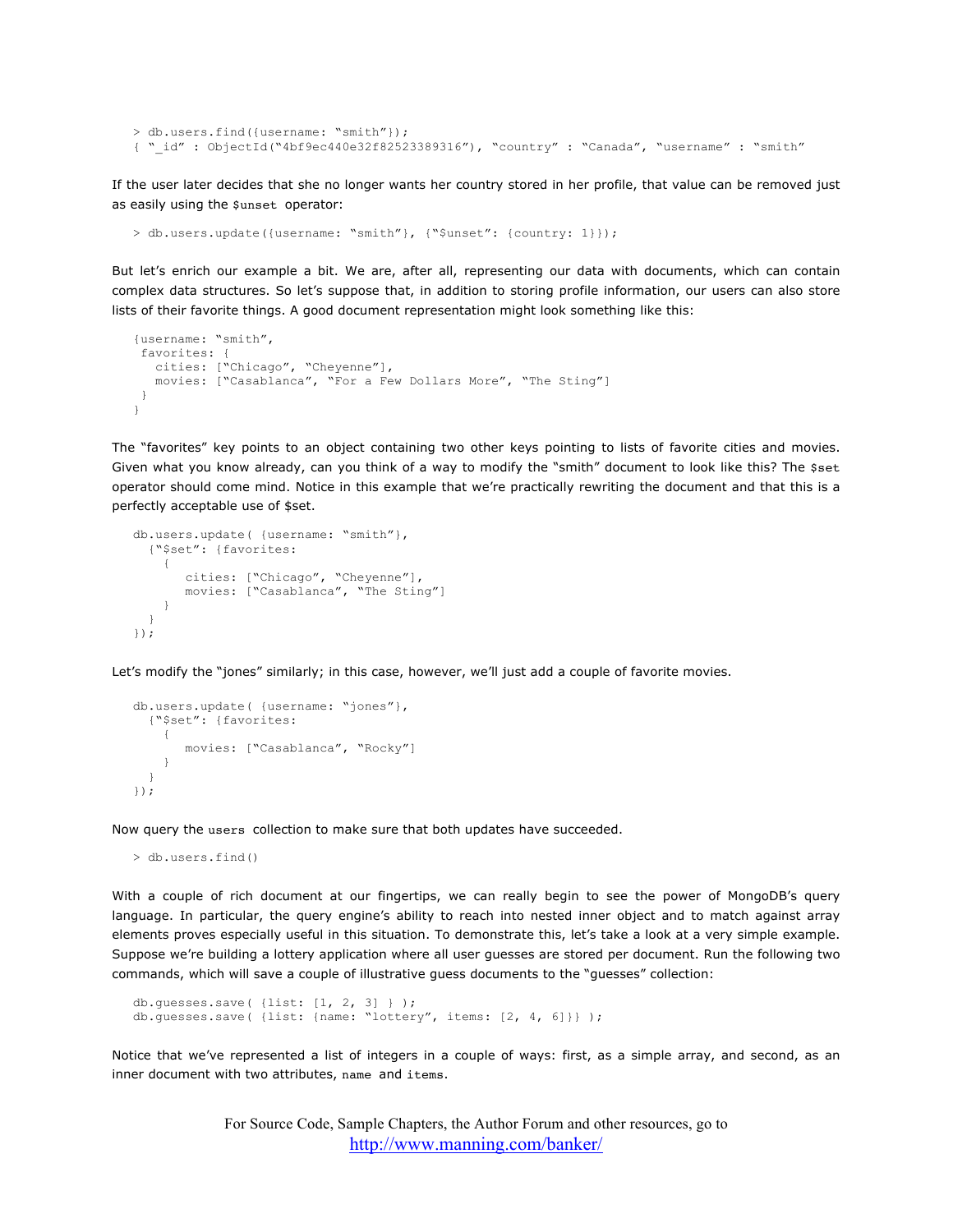The query for matching against the first document is trivial.

```
> db.guesses.find( {list: 2} );
{ "_id" : ObjectId("4bffd7da2f95a56b5581efe6"), "list" : [ 1, 2, 3 ] }
```
In plain English, this query says, "Find me a document whose list key includes the number 2 as one of its elements." Queries like these, which search across array elements, can take advantage of indexing, assuring efficiency.

But what about the second example, where list points to an inner object? It turns out that we can query for this document using a simple dot notation.

```
> db.guesses.find( {'list.items': 2} );
{ "_id" : ObjectId("4bffd83e2f95a56b5581efe7"), "list" : { "name" : "even", "items" : [ 2,
```
Querying on the name element is equally straightforward and returns the same result:

```
> db.guesses.find( {'list.name': 'lottery'} );
```
This dot notation can be applied to our users collection. To take a slightly more involved scenario, let's just take it for granted that any user who likes "Casablanca" also likes "The Maltese Falcon." How might we represent this as an update?

We could conceivably use the \$set operator again, but that would require us to rewrite and send the entire array of movies. Since all we want to do is add an element to the list, we're better off using either \$push or \$addToSet. Both operators add an item to an array, but the second does so uniquely, preventing a duplicate addition. Here, then, is the update we're looking for:

```
db.users.update( {"favorites.movies": "Casablanca"},
   {$addToSet: {"favorites.movies": "The Maltese Falcon"} },
   {multi: true} );
```
Most of this should be decipherable. The first parameter, a query selector, matches against users who have "Casablanca" in their movies list. Next, the update document adds "The Maltese Falcon" to the list. The third parameter, which specifies {multi: true}, indicates that this is a multi-update. By default, a MongoDB update operation will apply only to the first document matched by the query selector. If we want the operation to apply to all documents matched, we must specify {multi: true}. Since we want our update to apply to both "smith" and "jones," the multi-update is necessary.

Now, we're going to move on to see how to delete documents.

#### *Deleting data*

You now know the basics of creating, reading, and updating data through the MongoDB shell. We've saved the simplest operation—removing data—for the end of our discussion. If given no parameters, a remove operation will clear a collection of its documents. So, to get rid of our guesses collection, we simply enter:

```
> db.guesses.remove();
```
Of course, we often need to remove only a certain set of documents and, for that, we can pass a query selector to the remove() method. If we wanted to remove all users whose favorite city is Cheyenne, we could pass a simple query selector:

> db.users.remove({"favorites.cities": "Cheyenne"});

Do keep in mind that the remove() operation doesn't actually delete the collection; it merely removes documents from a collection, which makes it analogous to SQL's DELETE and TRUNCATE TABLE directives.

If your intent is to delete the collection along with all of its indexes, use the drop() command: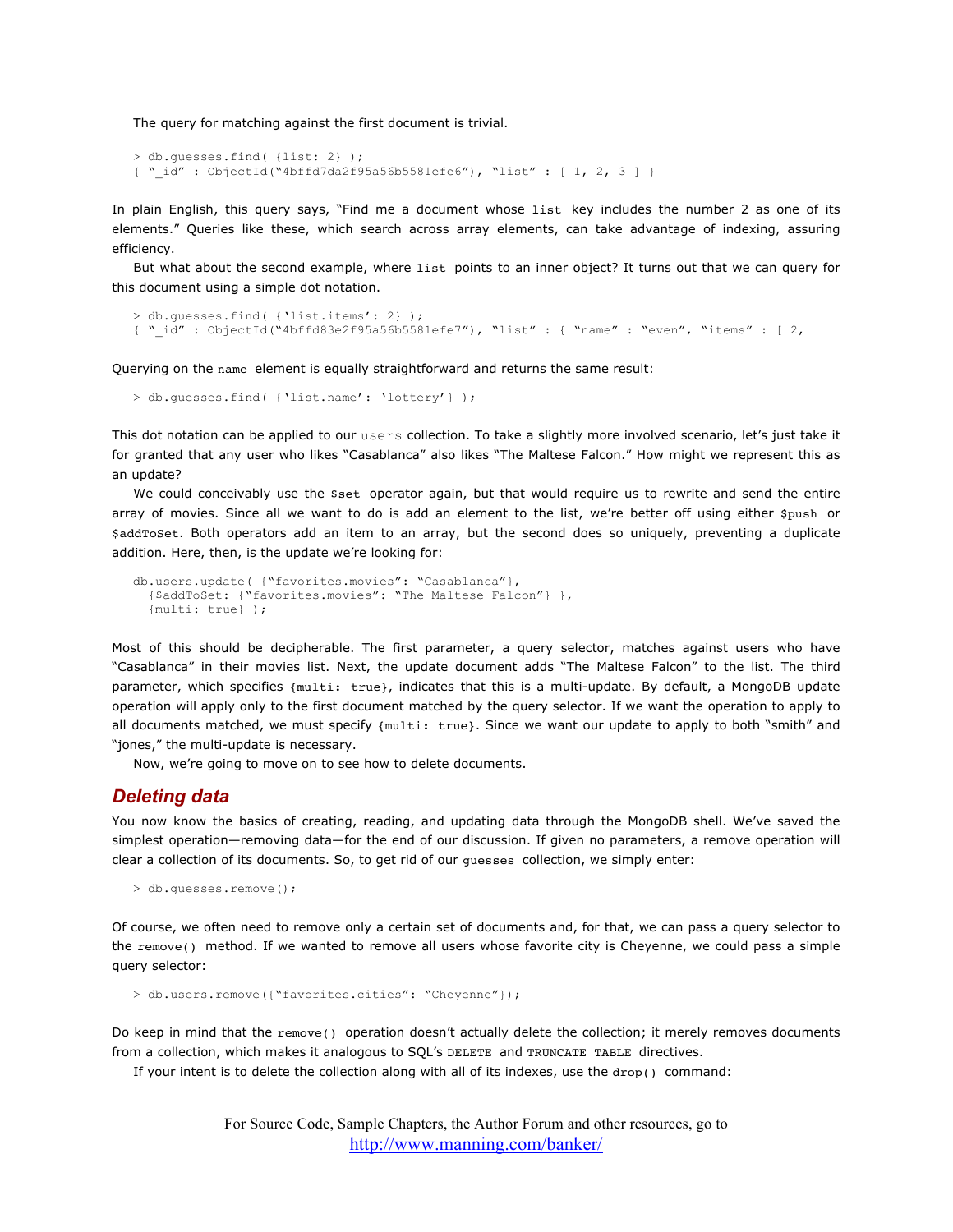```
> db.users.drop()
```
Creating, reading, updating, and deleting form the basic operations of any database; if you've followed along, you should be in a position to continue practicing basic CRUD operations in MongoDB.

### *About MongoDB*

MongoDB is an open-source, document-based database management system. Designed for the data and scalability requirements of modern Internet applications, MongoDB features dynamic queries and secondary indexes; fast atomic updates and complex aggregations; and support for both master-slave replication and automaticallymanaged sharding for distributing data across multiple machines.